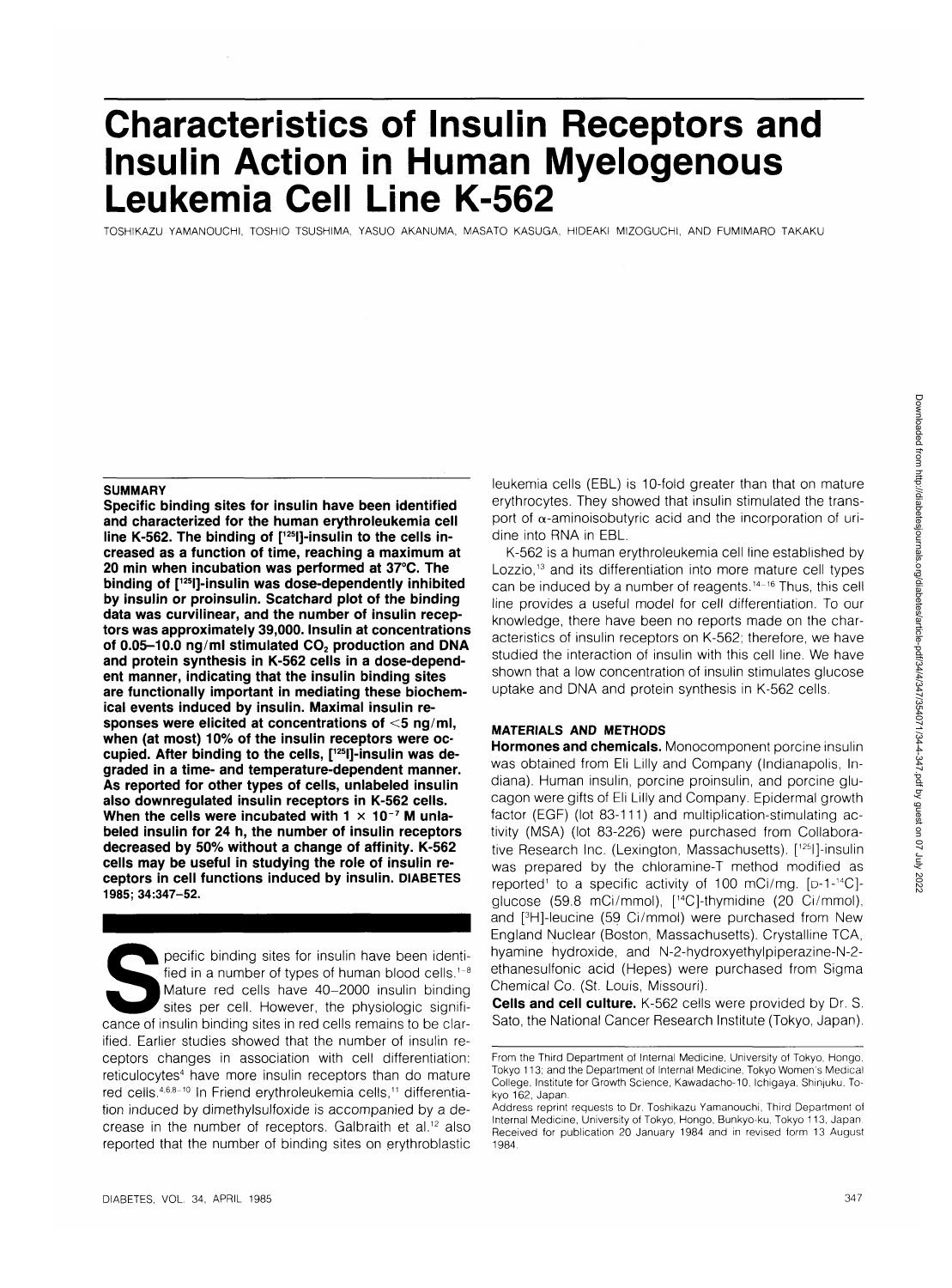

**FIGURE 1. Time and temperature dependency of [ tion of incubation and temperature on the spe-125l]-insulin binding to K-562 cells: effect of duracific binding of [125l]-labeled insulin to the K-562 cell line. Cells (2 x 10<sup>6</sup> /ml) were incubated with [ 12Sl]-labeled insulin (120 pg/ml) with and without excess unlabeled insulin. At the times indicated, the cells were removed and the specific binding of [125l]-insulin was determined.**

Cells were cultured at 37°C in RPMI-1640 medium (Gibco, Grand Island, New York) and supplemented with 10% fetal calf serum (FCS) in a humidified atmosphere of  $5\%$  CO<sub>2</sub> in air. All experiments were performed using cells in the late log phase of growth.

**Insulin binding study.** Cells were allowed to grow to a density of  $1.5 \times 10^6$ /ml in 10 ml of medium in 75-cm<sup>2</sup> culture flasks (Falcon). The cells were washed once with the medium and suspended in Hepes binding buffer.<sup>17</sup> An aliquot of the suspension (10<sup>6</sup> cells/tube) was incubated with tracer doses of [125l]-insulin (50,000 cpm, 0.2 ng) in the presence or absence of unlabeled insulin in a total volume of 1 ml of Hepes binding buffer containing 0.5% bovine serum albumin (BSA). The tubes were then centrifuged (3000 rpm for 30 min) and washed four times with ice-cold, Krebs-Ringer-Hepes buffer containing 0.1% BSA, and the pellets counted to determine the specific binding of [125l]-insulin. Cell viability, as assessed by trypan blue dye exclusion, was always >90% at the end of incubation. Nonspecific binding was defined as the radioactivity obtained in the presence of 1  $\mu$ g/ml unlabeled insulin.

**DNA and protein synthesis.** Cells from the stock culture were washed twice with serum-free RPMI-1640 medium and suspended in the serum-free medium at a density of 10<sup>5</sup>/ml. After 24 h, insulin (0-10 ng/ml) was added and the dishes were incubated for another 16 h. The cells were then pulsed with  $[3H]$ -thymidine (1  $\mu$ Ci/ml) for 2 h. After the cells were washed twice with ice-cold, phosphate-buffered saline (pH 7.4, without  $Ca^{2+}$  or  $Mg^{2+}$ ), the [<sup>3</sup>H]-thymidine incorporated into TCA-insoluble materials was measured as previously described.<sup>18</sup> [<sup>3</sup>H]-leucine (1  $\mu$ Ci/ml) incorporation was measured in the same manner except that K-562 cells were exposed to insulin for 6 h. The values were calculated as dpm/mg protein and expressed as a percentage above control (unstimulated) values.

**CO<sub>2</sub> production study.** The production of CO<sub>2</sub> from glucose substrates by K-562 cells was estimated by the modified method of MacLennan and Golstein.<sup>19</sup> K-562 cells were washed once with Krebs-Ringer bicarbonate buffer containing BSA (1 mg/ml) and 1 mM glucose, pH 7.2, and resuspended in the same buffer. One milliliter aliquots of the suspension containing 2  $\times$  10<sup>6</sup> cells/ml were added to flasks



**FIGURE 2. Percentage and specificity of [125l]-insulin binding to K-562 cells. Cells (2 x 106 /ml) were incubated with [125l]-labeled insulin**  $(2 \times 10^{-10}$  M) for 16 h at 4°C in a binding buffer, **pH 7.6, in the presence of increasing concentrations of unlabeled polypeptide hormones: multi**plication-stimulating activity (MSA) (**B**), epidermal **growth factor (EGF) (D), porcine glucagon (A),**  $\overline{\mathsf{p}}$ orcine proinsulin (△), porcine insulin (●), and<br>human insulin (○). The tubes were then centri**fuged and the radioactivity of the cell pellet counted. The nonspecific binding obtained in the presence of 1000 ng/ml insulin has been subtracted from all values.**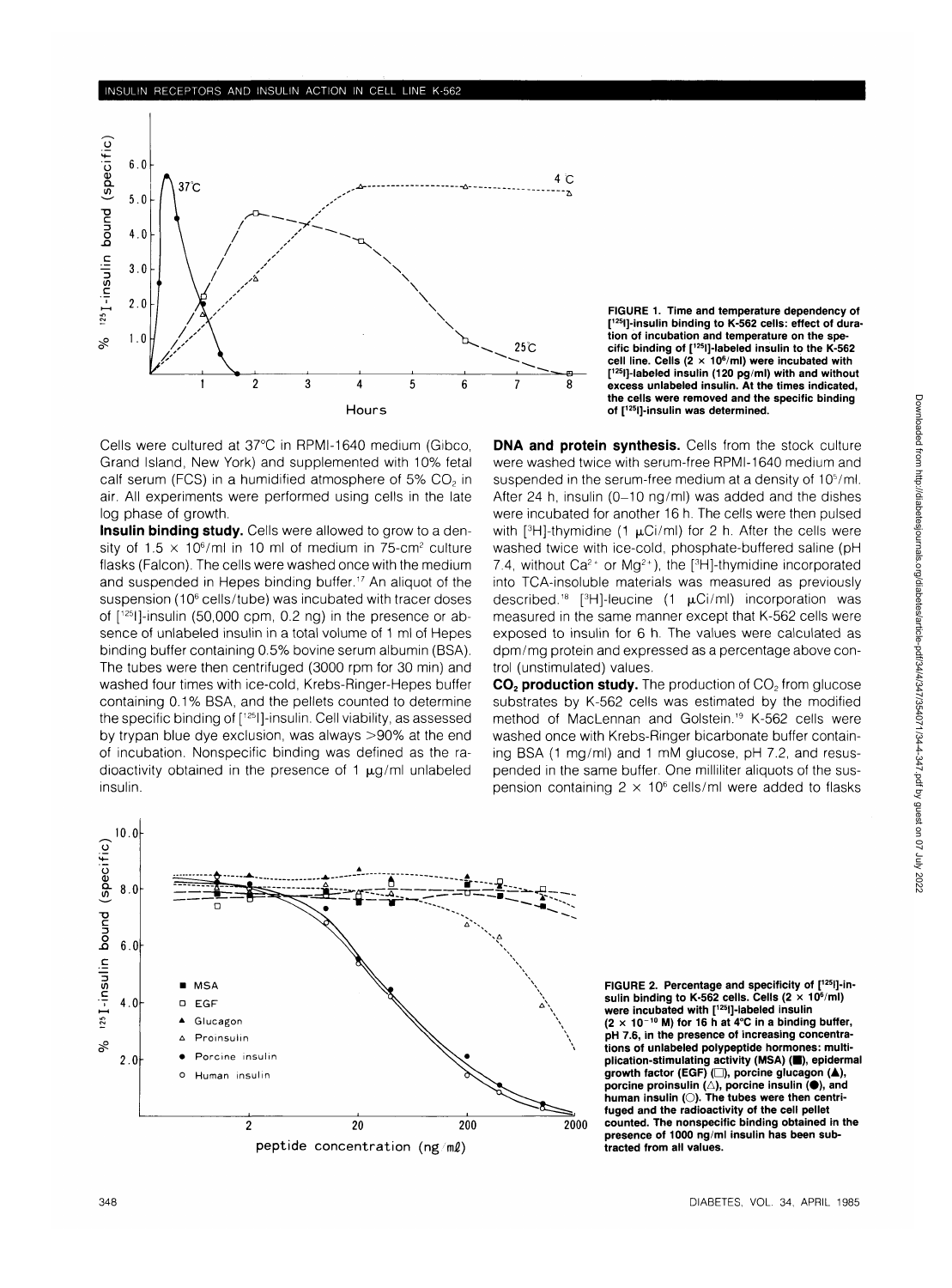#### YAMANOUCHI AND ASSOCIATES



FIGURE 3. Scatchard plots of insulin binding to K-562 cells. Data were derived from Figure 1.

containing  $0.1 \mu$ Ci/ml (final) 1-<sup>14</sup>C-glucose and various concentrations of insulin standard. The mixture was then incubated at 37°C in 20-ml scintillation flasks for 1 h. The flasks were stoppered by caps fitted with cups (Kontes Glass Company, Vineland, New Jersey) that contained filter paper wicks impregnated with 200  $\mu$ l hyamine hydroxide. At the end of the incubation period,  $0.5$  ml of 8 N H<sub>2</sub>SO<sub>4</sub> was injected through the stopper into the incubation medium. The flasks were then incubated for another hour at 37°C in a shaking water bath to permit the CO<sub>2</sub> produced in the reaction to be trapped by the hyamine. The cups were removed and assayed for radioactivity.

**Insulin degradation.** The cell-free supernatant obtained from the insulin binding study was analyzed for degradation



FIGURE 4. Integrity of [<sup>125</sup>l]-insulin in medium (% of initial): effect of temperature on the degradation of [12sl]-insulin during incubation with K-562 cells. [125l]-insulin degradation was assessed by its solubility in cold TCA. K-562 cell concentration was  $4 \times 10^6$ /ml of the incubation medium.

of [125l]-insulin. The integrity of [125l]-insulin appearing in the medium was assessed by its solubility in TCA and its ability to rebind to K-562 cells.<sup>20</sup> Results were compared with those of appropriate control tubes that were incubated identically but without cells.

**Downregulation.** Cells were cultured in a RPMI-1640 medium containing 10% FCS for 24 or 48 h with or without  $1 \times 10^{-7}$  M insulin. The cells were then washed with phosphate-buffered saline (PBS), pH 7.0, at 30°C for 30 min to dissociate surface-bound insulin.<sup>21</sup> The procedure was repeated four times; the binding of [<sup>125</sup>l]-insulin was then determined as described above.

#### **RESULTS**

The binding of [125l]-labeled insulin was dependent on time and temperature (Figure 1). Binding at 37°C was rapid and reached a maximal level within 20 min, followed thereafter by a rapid decline. At 25°C, the rate of association was slower and maximal binding was obtained at 2 h. At 4°C, a steady state was achieved at 4 h. Unless otherwise noted, the binding study was performed at 4°C to minimize the degradation of [125l]-insulin. The specificity of [125l]-insulin binding is shown in Figure 2. Porcine and human insulin inhibited, with identical potencies, the binding of [125l]-insulin, and porcine proinsulin was approximately 1/50 as potent as pork insulin. Multiplication-stimulating activity (MSA) inhibited binding only at very high concentrations. Epidermal growth factor (EGF) and porcine glucagon were without effect (Figure 2).

The Scatchard plot of the data was curvilinear, based on the assumption that the binding was in a steady state (Figure 3). The mean insulin receptor concentration was estimated to be around 39,000/cell.

The insulin degradation process was also time and temperature dependent, as shown in Figure 4. At 4°C, most of the labeled hormone in the medium remained intact for up



FIGURE 5. The effect of insulin on glucose oxidation and thymidine and leucine incorporation. Insulin at indicated concentrations was added to cells previously maintained in serum-free medium for 24 h. [<sup>14</sup>C]-thymidine or [<sup>3</sup>H]-leucine was added to the cells at 16 and 6 h after the insulin, respectively, and pulsed for 2 h. After harvesting the cells by centrifugation, the [3 H]-leucine and [14C]-thymidine incorporated into TCA-insoluble material were determined. CO<sub>2</sub> production was assessed as described in MATERIALS ANO METHODS, and the specific radioactivity of [p-1-<sup>14</sup>C]-glucose was determined. Values are the mean of three or five experiments, each done in triplicate.

Downloaded from http://diabetesjournals.org/diabetes/article-pdf/34/4/347/354071/34-4-347.pdf by guest on 07 July 2022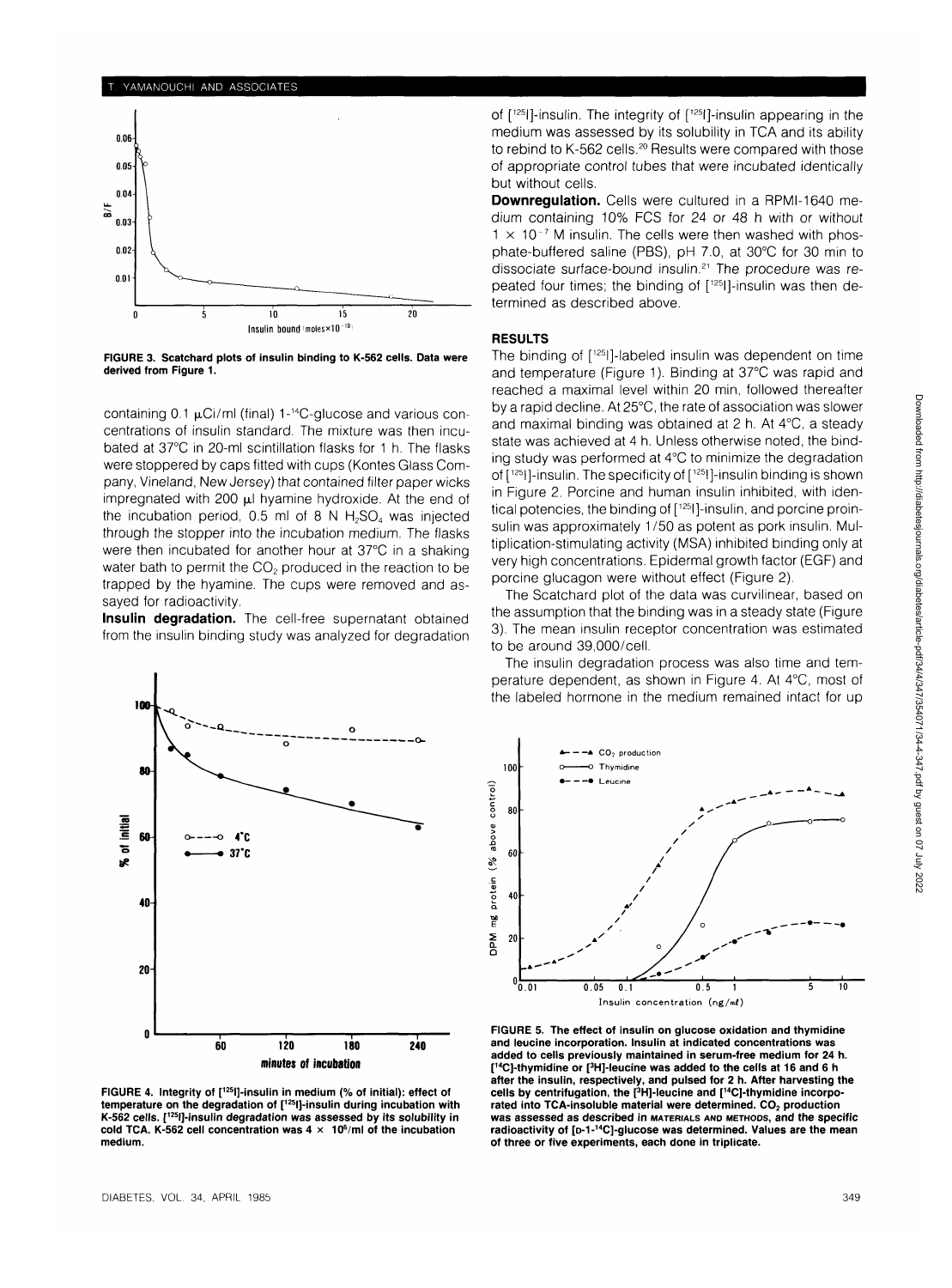### **INSULIN RECEPTORS AND INSULIN ACTION IN CELL LINE K-562**



**FIGURE 6. Dose-response curves for the effect** of insulin on CO<sub>2</sub> production and thymidine and **leucine uptake, and for the binding of insulin to K-562 cells. Each effect and insulin binding are expressed as percent of maximal effect and percentage of receptor occupancy, respectively.**

to 4 h, as judged by its TCA solubility. On the other hand, 40% of the labeled hormone in the medium was TCA soluble after 4 h of incubation at 37°C.

The effects of insulin on the metabolism of K-562 cells were examined (Figure 5). It can be seen that an amount of insulin as low as 0.2 ng/ml stimulated thymidine incorporation into DNA. Maximal stimulation was observed at 5 ng/ ml of insulin. The incorporation of leucine into protein was stimulated by insulin in a similar manner. Glucose oxidation was much more sensitive to insulin. A final concentration of insulin as low as 0.01 ng/ml elicited a significant biologic effect, and maximal effect was obtained with a 0.5 ng/ml dose of insulin. Insulin exerted an enhancing effect on  $CO<sub>2</sub>$ production, at rates from  $0.61 \pm 0.08$  to  $1.12 \pm 0.16$  nmol/ 10 $^6$  cells  $\cdot$  h (N  $\,=\,5,\,$  P  $\,<$  0.01). The dose-response curve for insulin binding was compared with that for insulin action, glucose oxidation, thymidine uptake, and leucine uptake (Figure 6). It can be seen that occupation of only 5% of the insulin receptors is sufficient to produce maximal glucose oxidation,

and approximately 10% occupancy was required for maximal responses in thymidine and leucine uptake.

As reported for insulin receptors on other blood cells (IM-9 lymphocytes,<sup>21</sup> rabbit reticulocytes,<sup>4</sup> and Friend erythroleukemia cells<sup>4</sup>), insulin downregulated its own receptors in K-562 cells. The number of high-affinity receptors decreased to 50% and 20% of the initial number after 24 and 48 h, respectively, when the cells were incubated in the presence of  $1 \times 10^{-7}$  M of insulin (Figure 7).

## **DISCUSSION**

Insulin receptors have been identified in a number of peripheral blood cells, such as mature red cells, 4,6,8,10 reticulocytes,<sup>4</sup> and monocytes.<sup>1</sup> Furthermore, it has been reported that several lines of leukemic cells possess insulin receptors.<sup>11,12,22</sup> The data presented here demonstrate that K-562 cells have insulin receptors that may be functionally important. K-562 cells can be induced to differentiate, mainly to early erythroblasts that can synthesize embryonic hemoglo-



**FIGURE 7. Change in the number of insulin receptors under different culture conditions. K-562** cells were cultured for 1 h  $\Box$ ), 24 h  $\Diamond$ ), or 48 h **(O) with insulin (1 x 10 <sup>7</sup> M). After the cells were washed as described in MATERIALS AND METHODS, the specific binding of [125l]-insulin was determined. Values are the means of triplicate determinations.**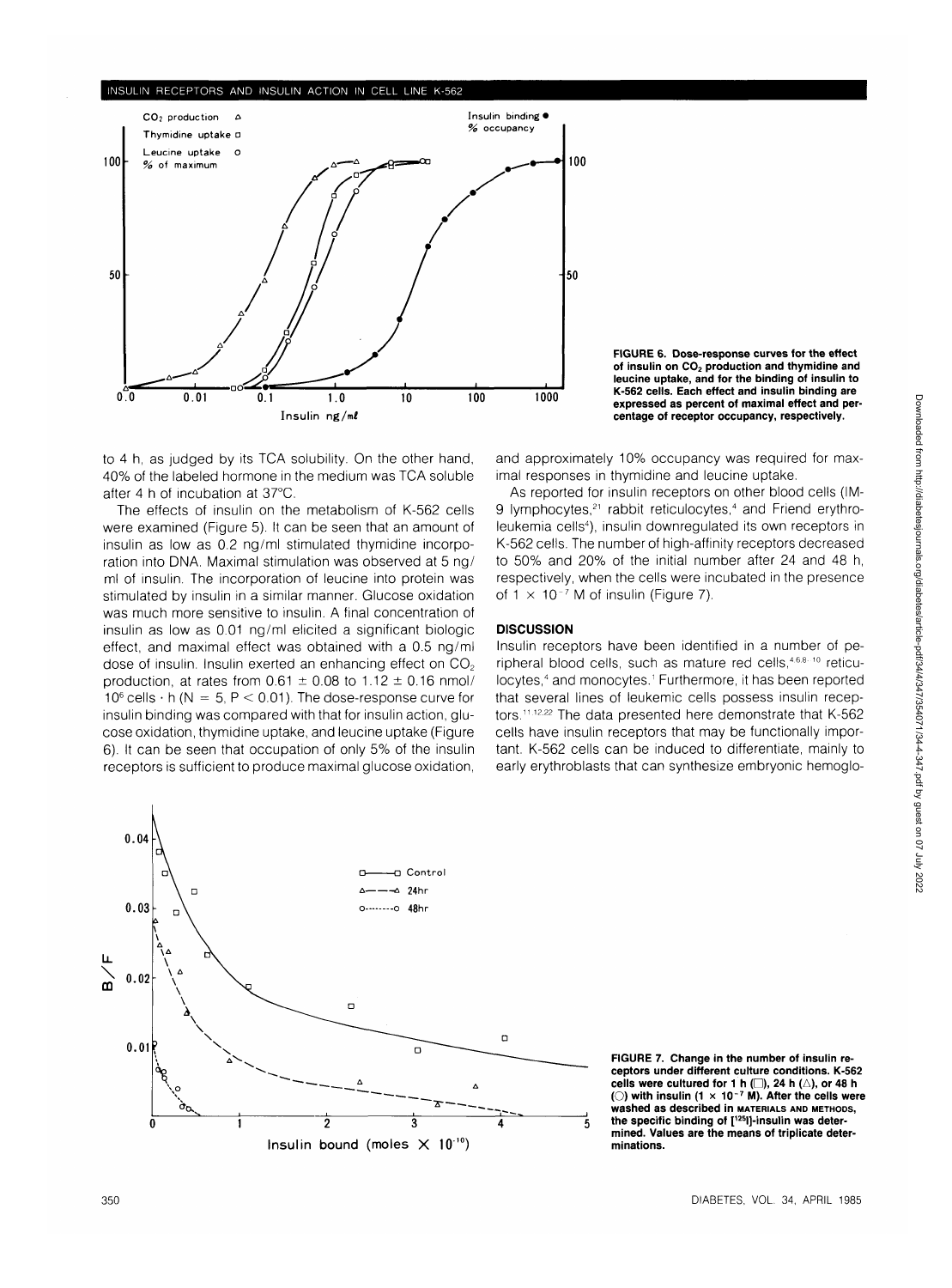bin.<sup>14-16</sup> The number of insulin binding sites on K-562 (39,000/cell) is much greater than that reported for mature red cells or reticulocytes and is similar to that of Friend leukemia cells<sup>11</sup> or erythroleukemia cells.<sup>12</sup> This observation is compatible with a previous report made by Galbraith<sup>12</sup> that immature erythroid cells lose insulin receptors in association with cell differentiation or maturation.

The binding of [125]]-insulin to the receptors was time and temperature dependent. At 37°C, the binding peaked at 20 min and then rapidly declined. In contrast, incubation at 4°C required more than 4 h to reach equilibrium. The maximal binding at 37°C and 20 min was almost identical to that at  $4^{\circ}$ C and 4 h. We show that  $[1^{25}]$ -insulin is degraded as a function of incubation time, as judged by the TCA precipitability of [125l]-labeled materials appearing in the medium. The process was also dependent on temperature, and only a small amount of degradation was detected at 4°C. [125I] insulin showed almost the same extent of degradation during 20 min of incubation at 37°C as that during incubation for 4 h at  $4^{\circ}$ C, which may account for the equal amount of  $[1^{25}]$ insulin binding at the two conditions. However, the rapid loss of insulin binding at 37°C cannot be accounted for by the inactivation of [125l]-insulin alone, since only 25% of [125I] labeled materials in the medium were TCA soluble at 2 h, at which time binding was essentially nil. From these results, degradation or downregulation of insulin receptors, as well as [125l]-insulin degradation, might be responsible for the rapid decrease in insulin binding at 37°C. The binding of [ 125l]-insulin was dose-dependently inhibited by unlabeled insulin, the half-maximal inhibition being attained at 20 ng/ ml. The Scatchard plot derived from the binding data was curvilinear, suggesting heterogeneity or a negative cooperativity of insulin receptors.

Like insulin receptors in other types of cells, 4,21,23-25 insulin downregulated its own receptors in K-562 cells; downregulation does not occur in mature red cells that are unable to synthesize protein.<sup>21</sup> Our results are compatible with the hypothesis proposed by Ginsberg et al. that protein synthesis is required for downregulation.<sup>4</sup> We showed that K-562 cells responded to physiologic concentrations of insulin with an accelerated uptake of glucose, as well as increases of both protein and DNA synthesis. These biologic responses were triggered by a low percentage of receptor occupancy. Only 5%, 10%, and 10% occupancy levels were required to elicit maximal responses for glucose oxidation and protein and DNA synthesis, respectively. It is remarkable that a very low (0.01 ng/ml) concentration of insulin is able to accelerate glucose oxidation.

In preliminary experiments, lactic acid production of this cell line was also stimulated by similar small dose of insulin. The ability of insulin to act as a growth factor has been reported in a number of cell types in culture. Insulin promotes DNA synthesis and mitosis in chick fibroblasts,<sup>26</sup> thymidine uptake in rat hepatoma H35 cells, $27$  and growth of F9 embrional carcinoma cells.<sup>28</sup> In addition, insulin (2–1000 ng/ml) initiates DNA replication and accelerates glucose uptake in Swiss 3T3 cells in the presence of prostaglandins.<sup>29</sup> Galbraith et al.<sup>12</sup> reported that insulin stimulates  $\alpha$ -aminoisobutyric acid transport and RNA synthesis in EBL cells. Except in H35 rat hepatoma cells, however, supraphysiologic concentrations of insulin are required to reach a maximal response. Since

insulin at high concentrations can compete with specific insulin-like growth factor (IGF) receptors for binding, it is possible that the growth-promoting effects of insulin are mediated through its binding to IGF receptors. King et al.<sup>30</sup> have reported that the mitogenic action of insulin on human fibroblasts is a result of interaction with IGF receptors. In the present study, however, DNA synthesis of K-562 cells was stimulated by very low concentrations of insulin. The halfmaximal response obtained with 0.5 ng/ml of insulin indicates that the response is quite sensitive, and such sensitivity suggests mediation of the response through the insulin receptor, not through the IGF receptor. In preliminary experiments, we found specific receptors for IGF-I on K-562 cells. The binding of [125I]-IGF-I was not inhibited by insulin except at very high concentrations  $(>1000 \text{ ng/ml})$ , and, thus, it is unlikely that insulin at low concentrations exerts its effect by interacting with IGF-I receptors. These findings strongly suggest that insulin may be important in growth or other functions of K-562 cells. It remains to be determined whether insulin plays a critical role in the growth or maturation of normal erythroid stem cells. In conclusion, we have demonstrated the presence of specific receptors for insulin and the biologic responses elicited by low concentrations of insulin in K-562 cells. K-562 cells provide a useful model for the study of receptor functions, and in addition, the cells can be used as a sensitive bioassay for insulin.

#### **ACKNOWLEDGMENTS**

The assistance of Merle E. Radice in preparing the manuscript is greatly appreciated.

This work was partly supported by a grant for Cancer Research from the Japanese Ministry of Education and by a grant from the National Foundation for Cancer Research, Bethesda, Maryland.

#### **REFERENCES**

 Gavin, J. R., Ill, Roth, J., Jen, P., and Freychet, P.: Insulin receptors in human circulating cells and fibroblasts. Proc. Natl. Acad. Sci. USA 1972; 69:747-51

<sup>2</sup> Schwartz, R. H., Bianco, A. R., Handwerger, B. S., and Kahn, C. R.: Demonstration that monocytes rather than lymphocytes are the insulin binding cells in preparations of human peripheral blood mononuclear leukocytes: implications for studies of insulin-resistant states in man. Proc. Natl. Acad.

Sci. USA 1975; 72:474-78.<br>3 Gambhir, K. K., Archer, J. A., and Carter, L.: Insulin radioreceptor<br>assay for human erythrocytes. Clin. Chem. 1977; 23:1590-95.<br>4 Gineber of Houston of Human T. L. Beculation of insulin concrit

 Ginsberg, B. H., and Brown, T. J.: Regulation of insulin receptors in erythroid cells. Metabolism 1982; 31:728-32. <sup>5</sup>

 Gavin, J. R., Ill, Gorden, P., Roth, J., Archer, J. A., and Buell, D. N. Characteristics of the human lymphocyte insulin receptor. J. Biol. Chem. 1973: 248:2202-207. <sup>6</sup>

<sup>6</sup> Gambhir, K. K., Archer, J. A., and Bradley, C. J.: Characteristics of human erythrocyte insulin receptors. Diabetes 1978; 27:701-708.

Bhathena, S. J., Voyles, N. R., Joshi, B., Engel, W. K., Smith, S. S., and Recant, L: Acute changes in human erythrocyte insulin receptors. Horm. Metab. Res. 1981; 13:179-80.

Tsibris, J. C. M., Raynor, L. O., Buhi, W. C, Buggie, J., and Spellacy, W. N.: Insulin receptors in circulating erythrocytes and monocytes from women on oral contraceptives or pregnant women near term. J. Clin. Endocrinol. Metab. 1980; 51:711-17

9 Rizza, R. A., Mandarino, L. J., and Gerich, J. E.: Cortisol-induced insulin resistance in man: impaired suppression of glucose production and stimulation of glucose utilization due to a postreceptor defect of insulin action. J. Clin. Endocrinol. Metab. 1982; 54:131-38.

10Hajek, A. S., Joist, J. H., Baker, R. K., Jarett, L, and Daughaday, W. H.: Demonstration and partial characterization of insulin receptors in human platelets. J. Clin. Invest. 1979; 63:1060-65.